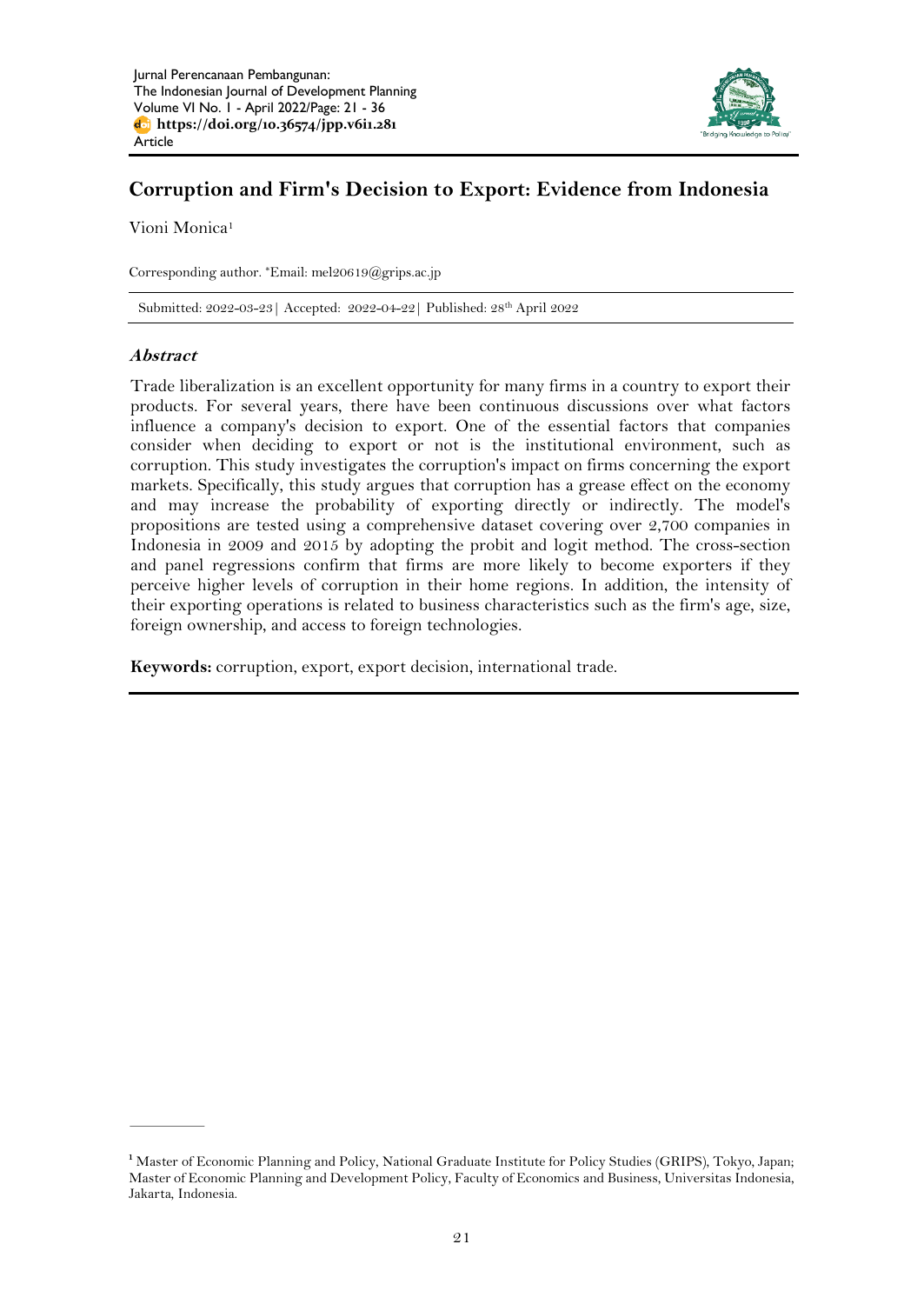## **I. Introduction**

The growth of international trade has been rapid because the trade barriers (tariffs and non-tariffs) between countries have significantly decreased. Most-favored-nation (MFN) tariffs have shown a decreasing trend at a steady rate since 2018 (WTO, 2019). The reductions or even removal of trade barriers, called trade liberalization, are happening between countries. Approximately 1% decline has been observed in the world average of applied tariffs in 2018, which became 9% from the 2008 level (WTO, 2019). As a result, world trade which consists of the export of merchandise and commercial services has grown by 26% in the past decade (WTO, 2019).

Trade liberalization is an excellent opportunity for many firms in a country to export their products. Melitz (2003) shows that exposure to trade enables the more productive firms to export, while the less productive ones prefer to continue producing only for the domestic market. Thus, in a standard model based on Melitz (2003), a more productive firm is likely to export its product, while a less productive firm has a reverse trend. In other words, a firm's productivity affects its participation decision in the international markets, either exporting its products or importing raw materials for production.

However, a firm's decision to export does not depend on one aspect. For several years, there have been continuous discussions over what factors influence a company's decision to export. Decision-makers in many countries have acknowledged that there are many factors affecting them. Several obstacles can also impede exports. Both need to be understood. The growing body of literature about exporting and its impact on economic growth signifies the importance of a study related to a firm's decision to enter a foreign market.

Furthermore, much prior research on exporting has paid significant attention to the variables affecting the decisions to export. These variables tend to be internal, specific to the company, and external, specific to the sector, market, and environment (Albaum & Duer, 2011). Both these variables should be understood and considered simultaneously to encourage an increase in exports. Also, according to Krammer *et al*. (2018), a firm's export decision will rely on its company-specific capabilities (such as productivity) and its institutional environment. The study suggests that it is more probable for a firm to enter the foreign market when they face uncertainty in the domestic environment due to high levels of corruption, political instability, and significant informal competition. Thus, given the incentives from the international market in the form of trade liberalization, the situation in the exporting country itself determines its international trade. It is essential to understand these main business constraints to encourage the private sector to become an engine of growth (Hosny, 2017).

Moreover, firms may regard bribes as a fixed cost investment that reduces its average cost as the firm increases sales by exporting to different markets and reduces the efficiency of these operations. They repeatedly pay bribes and forge long-standing relationships with corrupt officials to access a broader range of resources at a lower cost (Lee & Weng, 2013). Therefore, export decision analysis benefits decision-makers in both the private and public sectors.

One of the crucial factors that companies consider when deciding to export or not is the institutional environment, such as corruption. It is one aspect that significantly affects firms' trading activities in the foreign market and impedes economic growth. Mauro (1995) indicates that corruption has degrading effects on economic growth. Another study, on the other hand, discovered that corruption increases economic growth (Kato & Sato, 2015). Although some studies have started examining the effect of corruption on exports (Krammer *et al*., 2018; Lee & Weng, 2013; M. Lee *et al*., 2014; Olney, 2016; Qi *et al*., 2018), there are still no consistent results in the existing research. The studies indicate that the effects of corruption might vary across countries because each country has different institutional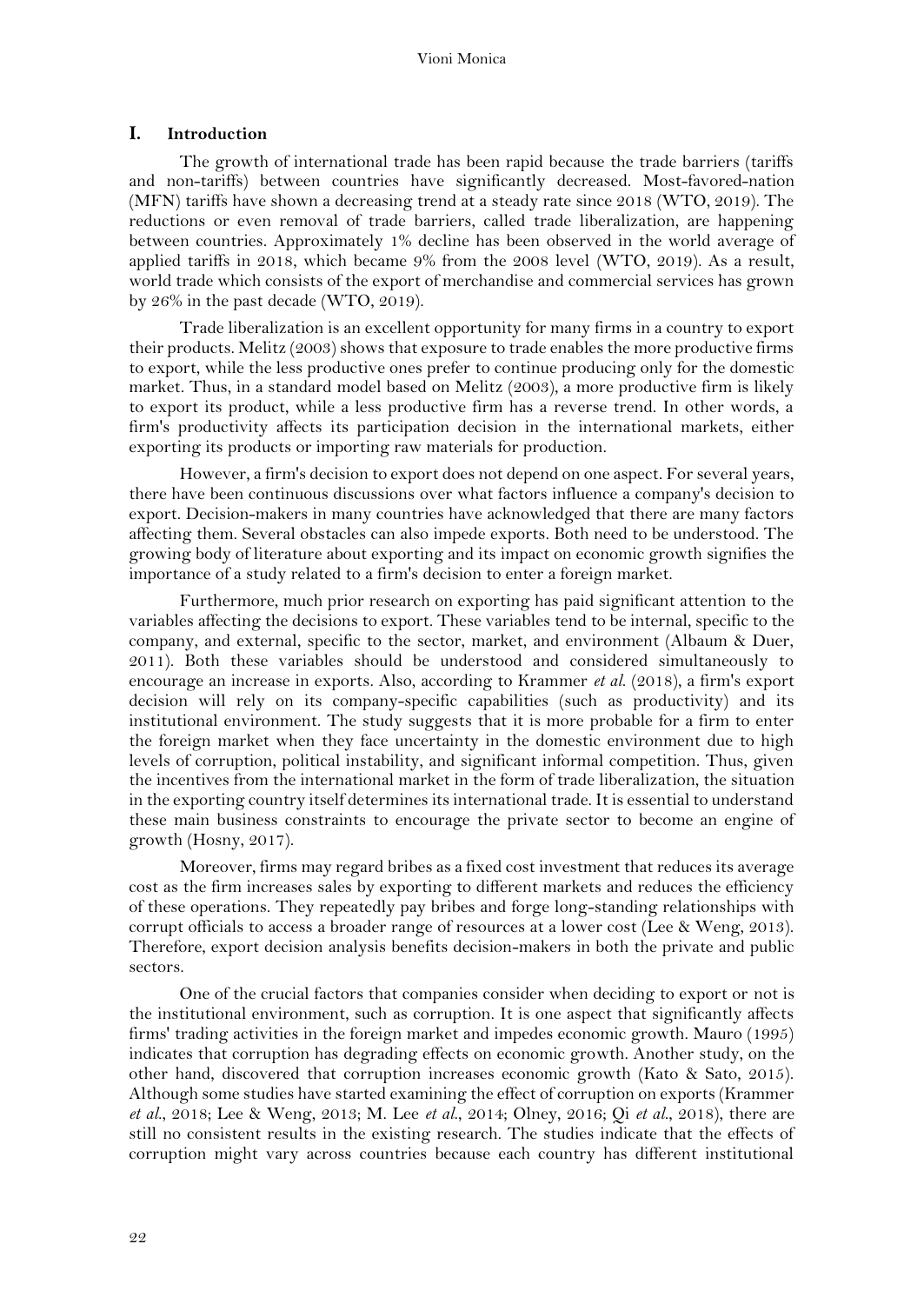efficiency levels and production functions. Indonesia, like other developing countries, also suffers from corruption.

In Indonesia itself, the number of successfully resolved corruption cases has been more likely to rise since the formation of the Corruption Eradication Commission or Komisi Pemberantasan Korupsi (KPK) in 2003. KPK (2019) states that it has successfully taken to court several corruption cases in both central and local governments. Indonesia scored 58 in the Corruption Index according to the PRS International Country Risk Guide's assessment. It concerns corruption in the political system, special payments and export-import bribes, and suspicious relationships between politicians and business people (KPK, 2019), on a scale of 0–100 (where 0 is highly corrupt and 100 is very clean). Moreover, in the World Economic Forum EOS (Executive Opinion Survey), respondents were asked about bribes and extra payments on imports and exports, public services, annual tax payments, contracts and permits, and court decisions; Indonesia scored 46 (KPK, 2019). This situation indicates that corruption in Indonesia is still moderate, which means that it exists and has some effects.

For comparison, based on the Corruption Perception Index (CPI) 2020, Indonesia only scored 37 out of 100 and was ranked 102. Meanwhile, other middle-income countries in Southeast Asia, such as Malaysia, had a score of 51 and ranked 57. However, Indonesia's position is still better than Vietnam, which scored 36 and ranked 104, and the Philippines, which ranked 115 with a score of 34 (Transparency International, 2020).

Given that corruption is a common impediment in developing countries and that access to foreign markets is often a source of growth and development, it is crucial to study the relationship between corruption and a firm's decision to export. Thus, in this study, the research objective is to analyze the firm's decision to export and enter the foreign market and how it is affected by corruption in Indonesia.

Although several studies on the effect of corruption on export decisions exist, previous research has not yet distinguished the business sector from the extractive sector (a mining sector that includes mining and excavation). A recent study by Kenny and Warburton (2021) indicated that the extractive industries have the highest percentage of firms reporting bribery committed, coerced to give money to certain people and consider such practices as natural in their business sector. The mining industry is highly likely to be vulnerable to corruption since the extractive industry requires many trade licenses from the government to run its business, creating room for corruption. Therefore, this study also investigates the extractive-sector firms and whether their export decisions are affected by corruption.

This analysis also contributes to filling the gap in export decision studies at the level of firms in Indonesia. By presenting new evidence on the effect of corruption on a firm's decision to enter a foreign market, this paper will contribute to the current literature. Additionally, this paper will provide new evidence about the relationship between the business sector and corruption. Previous studies have not distinguished the business sector from the extractive sector, specifically whether corruption affects export decisions. In addition, taking suggestions from Krammer *et al*. (2018), this study also seeks to see the relationship between export performance and the institutional environment by using the panel data method to see the dynamic effect of this relationship. These are some of the gaps this research attempts to fill.

Hopefully, the outcome of this study will provide fresh insights into the current debate on the impact of corruption on trade. It is debatable whether corruption between government officials and firms pushes firms to export more or instead forces firms away from entering the export market and making them stay in the domestic sector. This paper can also act as a document for the government to determine and design more appropriate policies to encourage exports, especially in Indonesia, since corruption can play an essential role in policy determinations.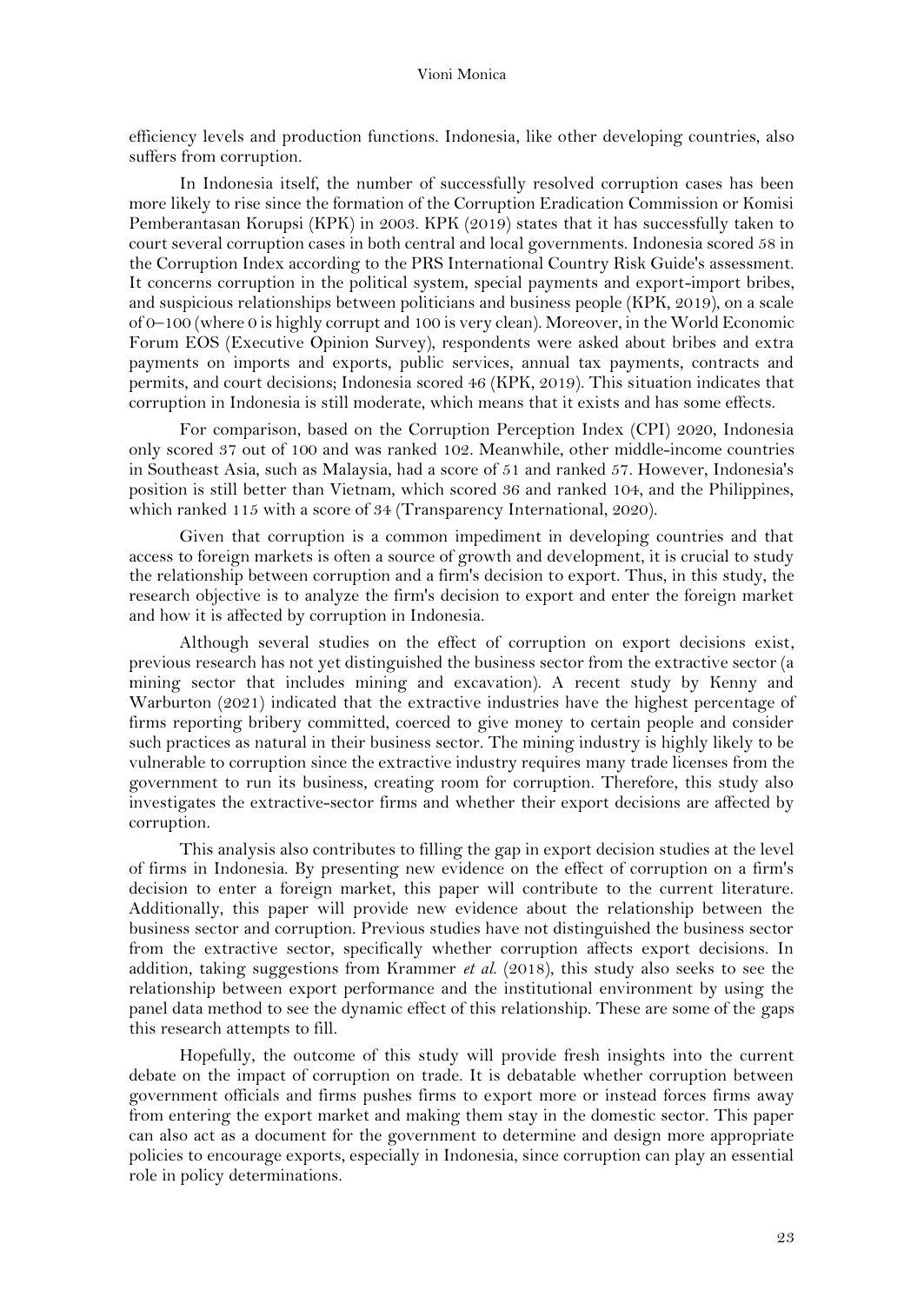The following is the study's structure: the first is the introduction, which provides information about the background of the research, research question, contribution, and scope. The next chapter reviews the existing literature related to corruption and export decisions. The third chapter, research and methodology, explains the data used, the definition of the variables, and the empirical strategy. Moreover, the fourth chapter discusses the results and analysis. Finally, the last chapter provides the conclusions and policy implications.

## **II. Literature Review**

There is much research on corruption. According to Shleifer and Vishny (1993), corruption is an abuse of power by government officials that give them personal gains, such as bribes for information and resource exchanges, licenses, or permits, between one who gives bribes and one with the power to do these economic activities more quickly. Corruption provides additional benefits to those who do it through an abuse of power. Blackburn *et al*. (2005) define corruption in the public sector as a misuse of authority by bureaucratic officials who manipulate the government's discretionary powers by engaging in illegal and unregulated activities in pursuing their interests.

Although the relationship between economic development and corruption is still debatable, scholars believe that corruption will hamper economic growth. By increasing transaction costs, corruption hinders all economic activities, causing more significant uncertainty and less market transparency (Cuervo-Cazurra, 2016). The existence of corruption causes the costs to increase. As a result, the company's burden increases and makes it unable to compete. Corruption is also considered a tax on companies that increases their costs by enforcing operational and investment costs (Athanasouli & Goujard, 2015) and transferring risks to others (Doh *et al*., 2003). The costs incurred due to direct dealings with corrupt officials by a specific business are the direct costs of corruption (Doh *et al*., 2003). It is because of these additional costs that corruption hinders economic growth.

On the other hand, some argue that corruption can minimize the transaction costs of governmental resources that firms face and alleviate domestic regulations' burdens (Lee & Weng, 2013). Lee and Weng's (2013) research indicates that corruption decreases companies' transaction costs. Corruption makes a company pay a particular person to "get things done," instead of doing everything by-the-book, which may cost more. Cuervo-Cazurra and Dau (2009) find that corruption can effectively resolve the challenges of political instability and informal sectors.

Accordingly, recent research has begun to realize the impact of institutional factors on a firm's export decision, particularly the relationship between corruption and export (Krammer *et al*., 2018; Lee & Weng, 2013; M. Lee *et al*., 2014; Olney, 2016; Qi *et al*., 2018). Nevertheless, empirical evidence on how corruption affects the probability of a firm's decision to enter a foreign market is mixed.

On the one hand, studies show that corruption positively impacts a firm's decision to enter foreign markets. Olney (2016) argued that corruption could harm access to foreign markets, thereby limiting trade benefits, especially for less-developed countries. In his research, he found that corruption decreases the likelihood that a company exports directly, raises the likelihood that a business exports indirectly through an intermediary, and lowers the likelihood that a business only sells domestically. M. Lee *et al*. (2014) also propose that corruption would promote exports. The study argued and provided evidence that companies may use exports to escape the high costs of doing business with aggressive institutions in their home country. It is highly likely that when their home countries have more issues of government corruption, the firms will export more.

On the other hand, evidence suggests that corruption decreases the possibility for companies to export. Lee and Weng (2013) suggest that bribery decreases them within the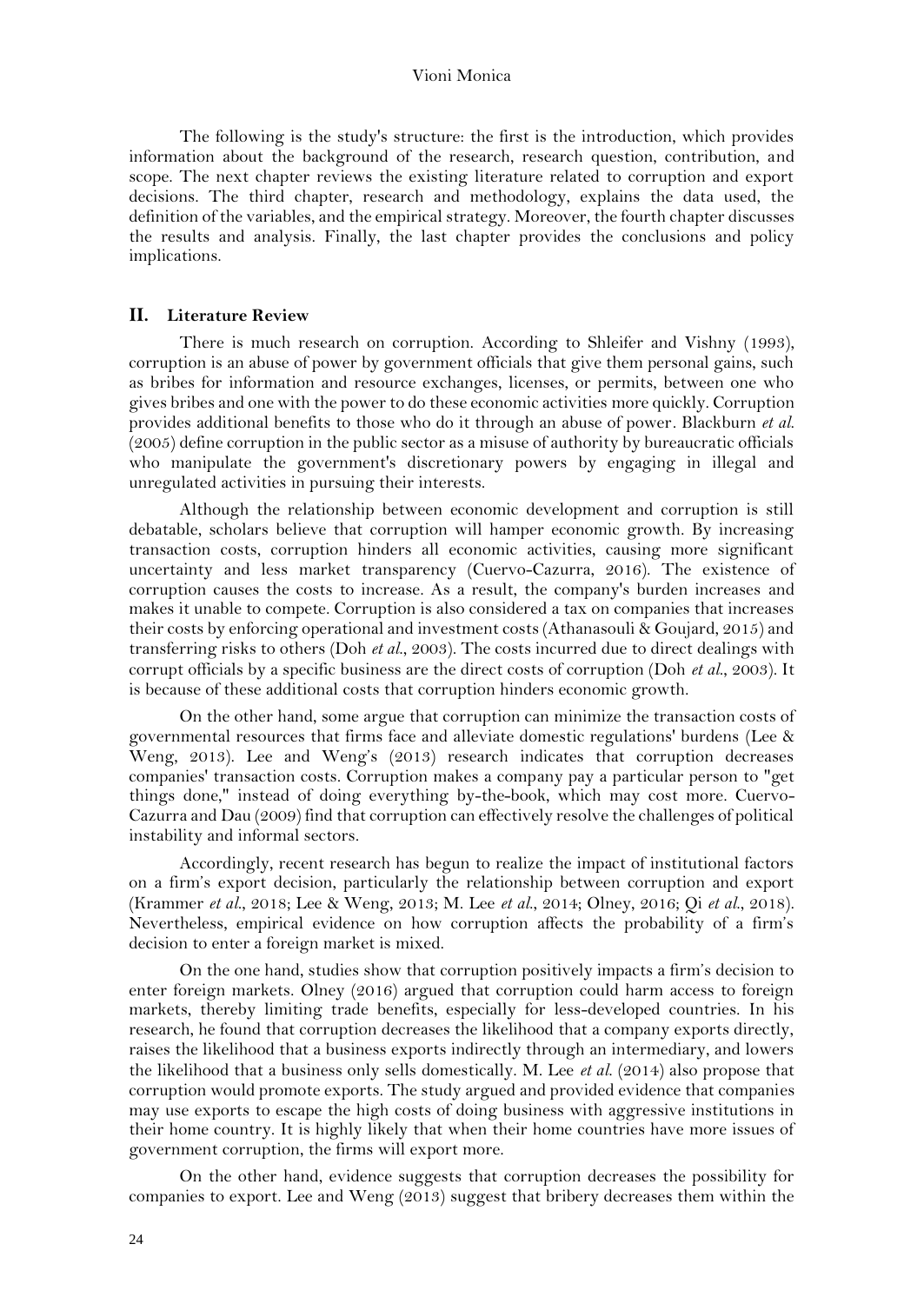home country instead of increasing the company's exports. Bribe-related preferential treatment could decrease exports by providing firms with more defined domestic market positions. Thus, reducing the incentive for the firms to enter foreign markets. The prior argument that in return for bribes, preferential treatment from government officials will encourage exports by improving productivity and allowing the bribing companies to compete better in foreign markets was not proven.

Similarly, another study found a special relationship between corruption and a firm's exports within the context of emerging economies. As companies pay bribes, they will obtain preferential treatment from institutions and benefit from preserving or developing their domestic market positions, thus reducing their export incentives (Qi *et al*., 2018). When companies are demanded enormous bribes, they are forced to export their products. Instead of selling their products domestically and paying a large amount of money, they enter the export market. The bond (called a U-shaped) between corruption and export is improved, which is seen in a market environment with high political uncertainty and regulatory burdens (Qi *et al*., 2018).

However, Krammer *et al*. (2018) prove that corruption does not significantly impact exports. They argued that emerging financial firms (EFF) would be more likely to export when facing more uncertainty in other institutional environments, such as increased political instability, major informal competition, and high levels of corruption, within home countries. All of them are considered to give firms uncertainties in the domestic market and encourage them to search for foreign markets. Nevertheless, it is found that corruption is not a significant determinant of the EFF's export decisions. Cuervo-Cazurra and Dau (2009) found that structural reform (reducing government constraints and regulations) positively affects the export conduct of companies in developing countries, as reduced transaction costs and rising productivity enable companies to increase their foreign competitiveness and resolve the challenges of entering a foreign market.

## **III. Methods/Methodology**

## **3.1. Data and Variables**

The analysis in this research will be conducted using the World Bank's Enterprise Survey (WBES) from the data of emerging economies. More specifically, this research will use the World Bank's Enterprise Survey of 2009 and 2015. WBES is a survey that produces credible data because it is collected using a stratified method that can represent the conditions of the country being surveyed. Industry, establishment size, and region stratification are all three levels of stratification used for sampling. Thus, it is often used for various studies. This survey gathered information from around 2,700 firms in nine large provinces of Indonesia including Jawa Barat, Jawa Timur, Jawa Tengah, DKI Jakarta, Banten, Sulawesi Selatan, Sumatera Utara, Bali, and Lampung. Table 1 shows the number of firms listed in each survey.

| Year          | No. of firms interviewed | Percentage |
|---------------|--------------------------|------------|
| $2009$ only   | 818                      | 29.88      |
| 2015 only     | 952                      | 34.77      |
| 2009 and 2015 | 968                      | 635.35     |
| Total         | 2.738                    | 100.00     |

**Table 1.** Summary of observations

 **Source***:* World Bank Enterprise Survey 2009 and 2015

The dependent variable in this study is the decision to export (dummy), which is shown by the percentage of direct or indirect export. This approach is in line with previous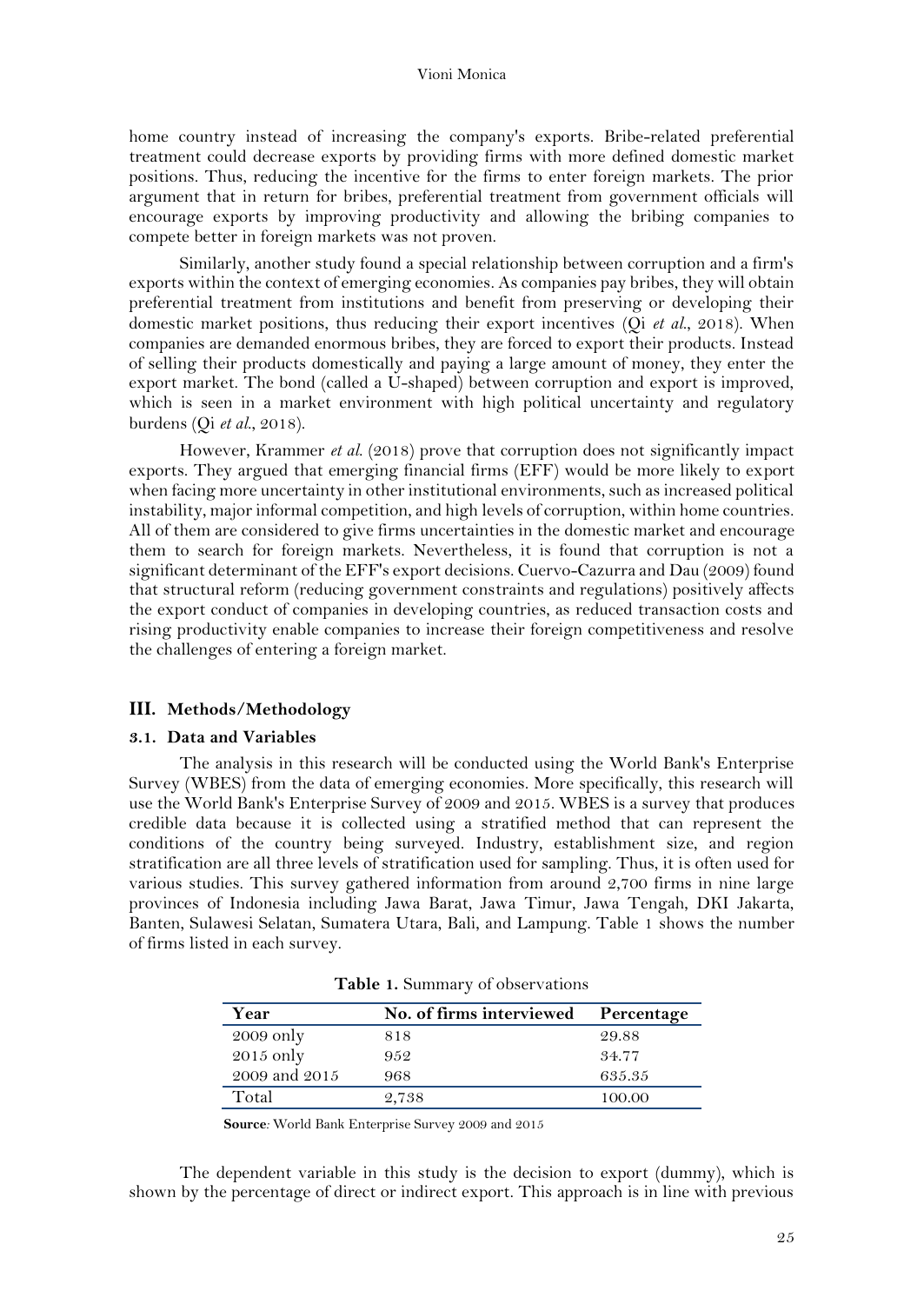research done by Krammer *et al*. (2018). Meanwhile, the independent variable of interest is corruption, a variable related to the institutional environments in the firms' home countries. This research aims to see whether corruption significantly affects the firm's decision to export its products. The percentage of total sales measures the corruption variable to pay for informal payments from firms to government officials. Firms are often required to give public officials gifts or informal payments to deal with issues regarding customs, taxes, permits, legislation, utilities, and others. Qi *et al*. (2018) used the exact measurement in their research. Other independent variables considered necessary in the export literature will be used to account for firm heterogeneity.

This study proposes the extraction sector variable, its interaction with corruption, and the panel data analysis as a novelty. Many businesses in the extractive sector need a license from the government to keep their operations going. The hypothesis is that this situation might increase the likelihood of corruption in government institutions, thus increasing the probability of firms exporting. The classification approach of the extractive sector is based on classification by Bursa Efek Indonesia (BEI). It describes the extractive sector as a mining sector that includes mining and excavation businesses, including mining coal, oil, gas, metal ore, rocks, clay, sand, mining salt and minerals, chemicals, and fertilizer materials gypsum, asphalt, and limestone.

Age is the firm's age, which is the number of years since the firm first began operations. M. Lee *et al*. (2014) also calculated the age of new ventures by counting how many years have passed since they were formed. Some prior studies on export have recommended using this variable as a good predictor for exports (Krammer *et al*., 2018; Olney, 2016). In order to expand internationally, older companies need to gain more market experience and export capability, even though some studies argue that age is no longer a prerequisite for successful international expansion (Krammer *et al*., 2018). Therefore, this paper will also include age as one of the control variables.

Other than that, this research uses firm size as the control variable. Given that larger companies tend to internationalize faster and to a more considerable extent than smaller companies (Bernard *et al*., 2007), the number of total workers reflecting the company's size is crucial.

Foreign ownership is the percentage share of the firm owned by private foreign individuals, companies, or organizations. According to Singh (2009), foreign-owned companies have better technologies and business relations/markets to boost exports. Foreign-owned enterprises are more likely to export than domestic ones because they are already connected to global networks and have the requisite skills to support profitable exports (Krammer *et al*., 2018).

Furthermore, based on a study by Krammer *et al*. (2018), exporting is greatly influenced by technology, which confirms the importance of external (foreign) technical capacities to manufacture products of sufficient quality to compete in foreign markets. Therefore, the variable of foreign technology (dummy) will also be used as a control. The summary variables proposed to be used in this research and their specific definitions are shown in Table 2.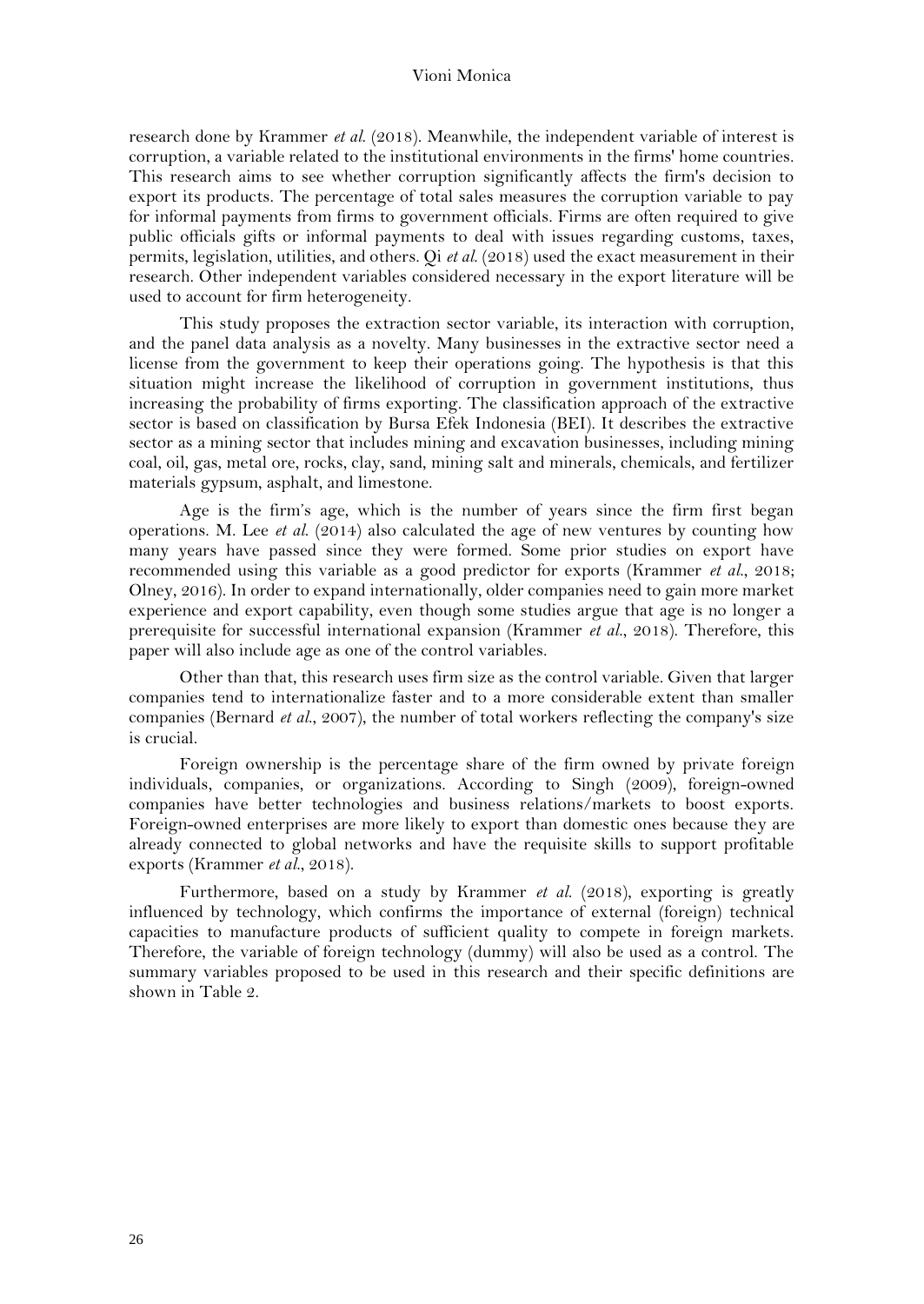| Variable                                | <b>Type of Variable</b> | Description                                                                                                                                                                                                                                              |  |  |
|-----------------------------------------|-------------------------|----------------------------------------------------------------------------------------------------------------------------------------------------------------------------------------------------------------------------------------------------------|--|--|
| Dependent:<br>Export                    | Dummy variable          | 1 if the share of direct or indirect export<br>is more than 0                                                                                                                                                                                            |  |  |
| Independent:                            |                         |                                                                                                                                                                                                                                                          |  |  |
| Corruption                              | Continuous variable     | Percentage of total sales to pay for<br>informal<br>payments<br>from<br>firms<br>to<br>government officials to "get things done".                                                                                                                        |  |  |
| Age                                     | Continuous variable     | The<br>firm's<br>age is calculated by<br>subtracting from the year 2020, the year<br>in which the firm first started operating.                                                                                                                          |  |  |
| Foreign Ownership                       | Continuous variable     | The proportion of the firm which is<br>owned by private foreign individuals,<br>companies, or organizations                                                                                                                                              |  |  |
| Technology                              | Dummy variable          | Technology used by the firm:<br>1 if the firm uses a foreign technology; 0<br>if otherwise                                                                                                                                                               |  |  |
| Size                                    | Dummy variable          | The business scale of the firm:<br>1 if the firm is medium (20-99 employees)<br>or large $(>=100$ employees); 0 if it is<br>small $(5-19$ employees)                                                                                                     |  |  |
| <b>Extractive Sector</b>                | Dummy variable          | The firm's business sector includes<br>extraction activities in the process or<br>includes materials taken by extraction:<br>1 if the firm business is an extraction<br>business or using raw materials taken<br>by extraction processes, 0 if otherwise |  |  |
| Extractive<br>Sector<br>⋇<br>Corruption | Interaction variable    | Variables<br>interaction<br>between<br>extraction sector and corruption                                                                                                                                                                                  |  |  |

|  |  |  |  |  | Table 2. The Variables and Their Descriptions |  |
|--|--|--|--|--|-----------------------------------------------|--|
|--|--|--|--|--|-----------------------------------------------|--|

## **3.2. Methodology**

This study modeled the research methodology after Krammer *et al*. (2018), who adopted a probit regression to analyze export decisions to enter the export market and answer the research question. Probit regression will be used in this research because the dependent variable, the export decision, is binary (1 for deciding to export or enter the export market and 0 for trade within the domestic market only). Therefore, it is predicted that a better estimate would be obtained from this approach. This study will use the probit method to process the cross-sectional dataset. The model is estimated as Model (1).

$$
Export_i = \beta_0 + \beta_1 \text{Corruption}_i + \beta_2 \text{Age}_i + \beta_3 \text{Foreignownershio}_i
$$
  
+  $\beta_4 \text{Technology}_i + \beta_5 \text{Size}_i + \beta_6 \text{Extractive Sector}_i$   
+  $\beta_7 \text{Extractive Sector} * Corruption_i + \mu_i$  (1)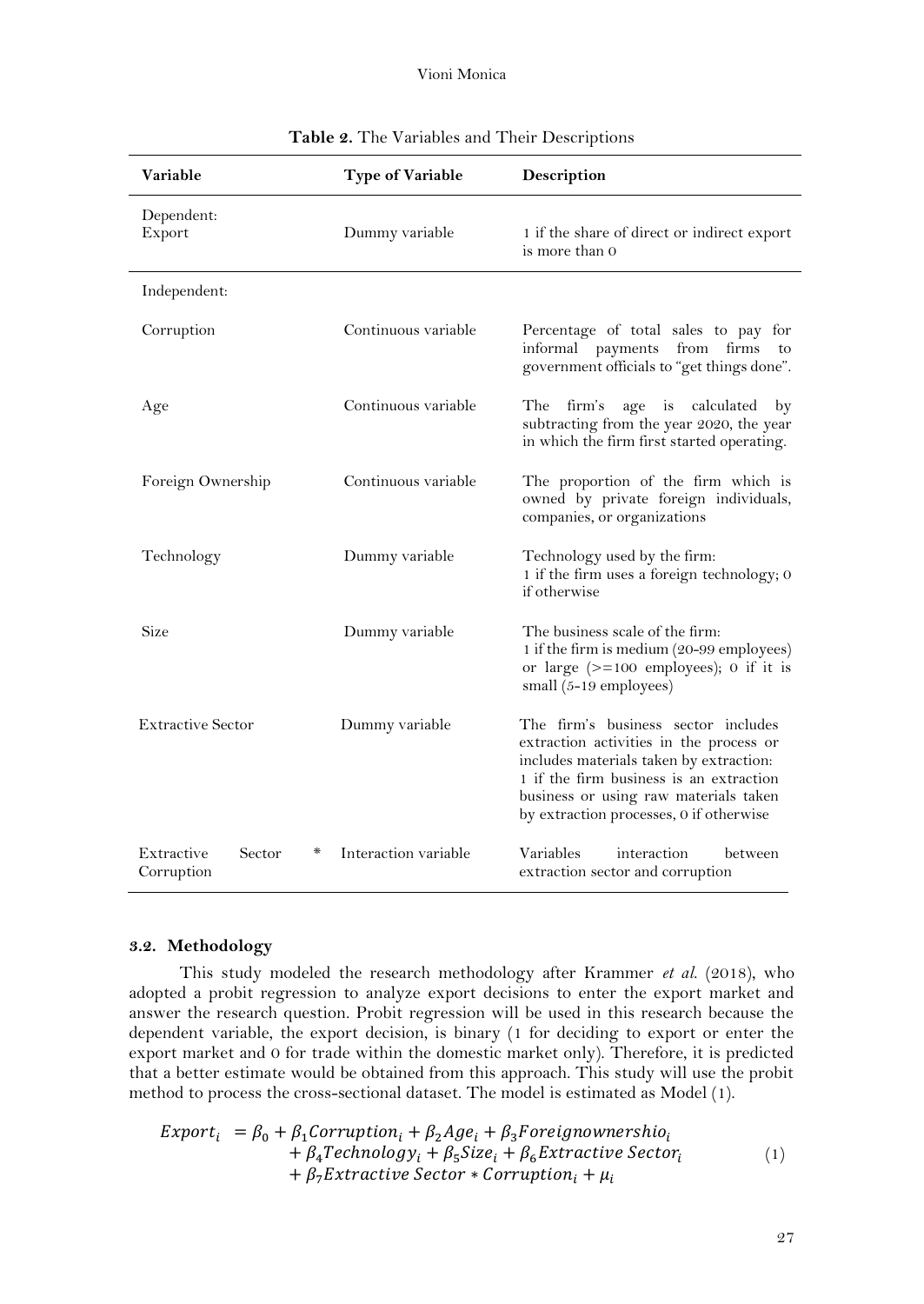*Export* is the dummy variable for the firm that exports, 1 is for the firm that exports and 0 if otherwise. *Corruption* is the independent variable of interest measured by informal payments to government officials.  $\beta_2$  until  $\beta_7$  is a set of firm-level control variables that includes the firm's age, foreign ownership, domestic ownership, state ownership, the technology used by the firms, the firm's sector, and the interaction of extractive sector and corruption. This research will run two models. The first is the probit model without variable interactions, and the second one is with the interaction variables.

In addition, this research also examines the effect of corruption to export decisions using a panel dataset. This research implements the random effects regression model using the logit method using firm-level data from 2009 and 2015 (Model (2)).

$$
Export_{it} = \beta_0 + \beta_1 Corruption_{it} + \beta_2 Age_{it} + \beta_3 Foreign overview + \beta_4 Technology_{it} + \beta_5Size_{it} + \beta_6 Extractive Sector_{it}
$$
  
+ 
$$
\beta_7 Extractive Sector * Corruption_{it} + \mu_{it}
$$
 (2)

where **Export**<sub>it</sub> represents the export measure for firm  $i$ , for period  $t$ . By construction, the random effects capture the substantial heterogeneity across firms that would otherwise go unaccounted for in a standard cross-sectional model.

This study tries to answer the limitations of Krammer *et al*. (2018). The crosssectional nature of the data makes them unable to account for additional time-variant variables that may influence the firm's export behavior, so panel approaches may be used in future studies to control this unobserved heterogeneity.

#### **IV. Results, Analysis, and Discussions**

#### **4.1. Summary Statistics**

Descriptive statistics of all variables used from the Enterprise Survey cross-sectional data of 2009 and 2015 are shown in Table 3. The average dummy export is 0.164, which means that most firms in the nine provinces of Indonesia used as the research sample are domestic-oriented firms. The majority of firms primarily serve the local market, consistent with prior findings (Bernard *et al*. 2007; Olney, 2016). The average value of dummy export indicates that only 16.4% of firms in this dataset are exporters. This study's primary variable of interest, corruption, has an average of 0.407. On average, the surveyed firms pay 0.407% of their total sales as informal payments to government officials.

| Variable                       | Obs   | Mean  | Std. Dev. | Min      | Max |
|--------------------------------|-------|-------|-----------|----------|-----|
| Export                         | 2,738 | 0.164 | 0.371     | $\Omega$ |     |
| Corruption                     | 2,157 | 0.407 | 2.029     | $\Omega$ | 30  |
| Age                            | 2,701 | 27.1  | 11.464    | 7        | 108 |
| Foreign ownership              | 2,732 | 5.222 | 19.768    | $\Omega$ | 100 |
| <b>Size</b>                    | 2,738 | 0.545 | 29.643    | $\Omega$ |     |
| Technology                     | 2,210 | 0.208 | 0.406     | $\Omega$ |     |
| Extractive sector              | 2,738 | 0.159 | 0.366     | $\Omega$ |     |
| Extractive sector x corruption | 2,157 | 0.055 | 0.886     | $\Omega$ | 27  |

**Table 3.** Descriptive Statistics

**Source**: World Bank Enterprise Survey 2009 and 2015 (processed)

The firm's age average is 27 years in control variables and ranges from a 7-year-old to a 107-year-old firm. The average foreign ownership is 5.22%. This result means that most of the firms in this survey are domestic-owned. The dummy technology ranges from 0 to 1, where 1 means the firm uses foreign technology, and 0 means otherwise. Based on the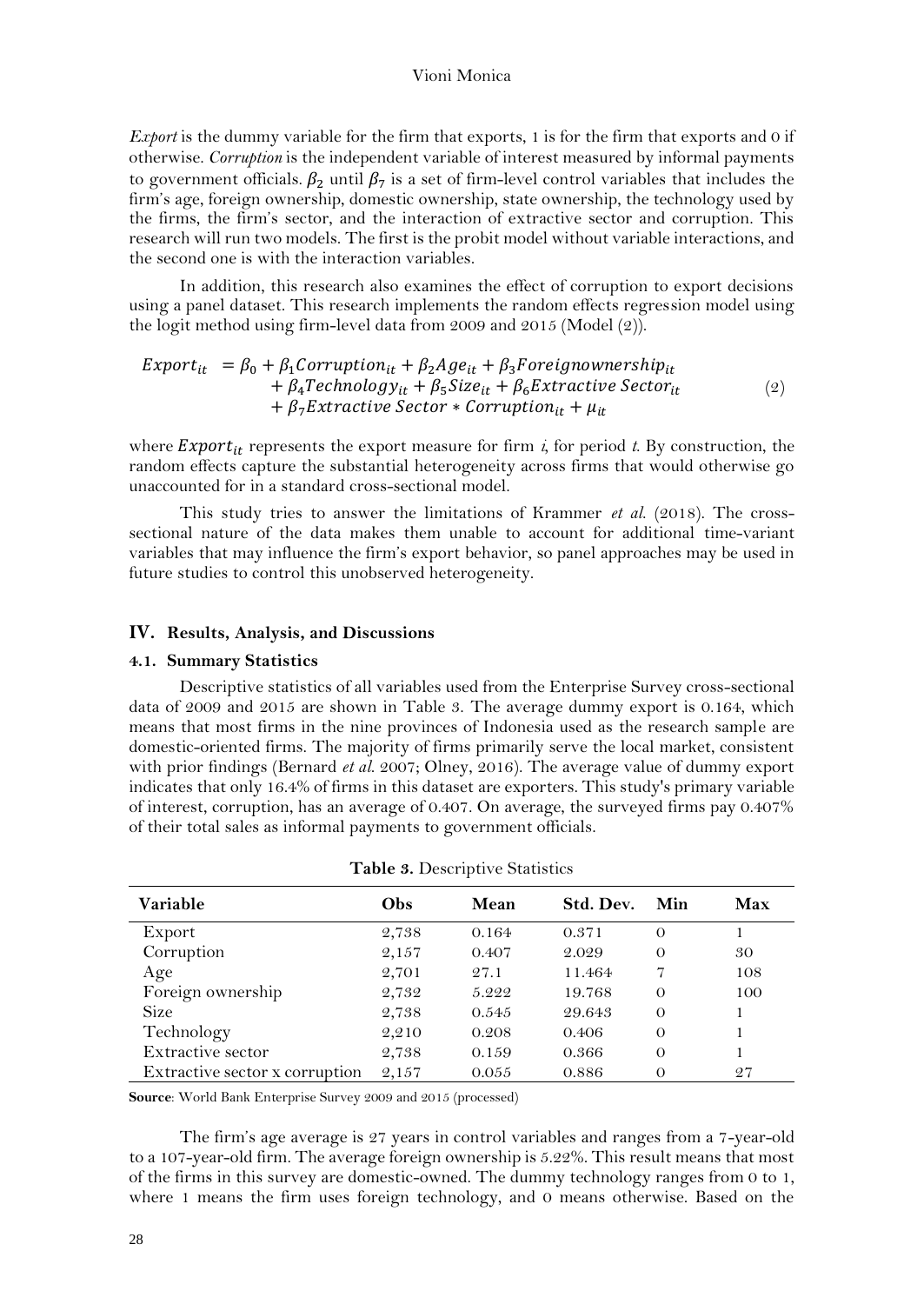statistics, the average value of dummy technology is 0.208, which means that the firms in Indonesia's 2009 and 2015 Enterprise Surveys mostly use local technology rather than foreign technology. According to the 2009 and 2015 Indonesian Enterprise Surveys, companies are distributed equally, with an average of 0.545 in medium or large and micro or small businesses. The statistical description of the extractive sector dummy shows that most of the firms work in sectors other than the extractive sector, while the rest are in extractive sectors with an average of 0.159.

## **4.2. Firm-level Analysis**

This research runs two models. The first one is a probit model without variable interaction, and the second one is with variable interaction. Table 4 shows the regression results on cross-sectional data between corruption, the firm's characteristic as control variables to the firm's decision to export or enter a foreign market, and interaction between the variable corruption and extraction sector. The results consist of probit regression of both models. Each variable also has a marginal effect.

|                                                                    | Model 1       |                  | Model 2      |                |  |  |
|--------------------------------------------------------------------|---------------|------------------|--------------|----------------|--|--|
| <b>Export</b>                                                      | Probit        | Marginal         | Probit       | Marginal       |  |  |
|                                                                    |               | Effect $(dy/dx)$ |              | Effect (dy/dx) |  |  |
| Corruption                                                         | $0.0463***$   | $0.0076$ ***     | $0.0335*$    | $0.0055*$      |  |  |
|                                                                    | (0.0162)      | (0.0027)         | (0.1785)     | (0.0029)       |  |  |
| Age                                                                | $0.0160$ ***  | $0.0026$ ***     | $0.0158***$  | $0.0026$ ***   |  |  |
|                                                                    | (0.0033)      | (0.0006)         | (0.0035)     | (0.0006)       |  |  |
| Foreign ownership                                                  | $0.0168$ ***  | $0.0027***$      | $0.0167***$  | $0.0028***$    |  |  |
|                                                                    | (0.0018)      | (0.0004)         | (0.0018)     | (0.0004)       |  |  |
| Size                                                               | $1.0842***$   | $0.1694***$      | $1.0852***$  | $0.1708$ ***   |  |  |
|                                                                    | (0.0082)      | (0.0156)         | (0.1222)     | (0.0157)       |  |  |
| Technology                                                         | $0.5275***$   | $0.1063$ ***     | $0.5104***$  | $0.1029$ ***   |  |  |
|                                                                    | (0.0943)      | (0.0230)         | (0.0948)     | (0.0229)       |  |  |
| Extractive sector                                                  | $-0.1969*$    | $-0.0298*$       | $-0.2664**$  | $-0.0395**$    |  |  |
|                                                                    | (0.1192)      | (0.0165)         | (0.1248)     | (0.0164)       |  |  |
| Extractive<br>sector<br>$\mathbf{X}$                               |               |                  | $0.1992*$    | $0.0330*$      |  |  |
| corruption                                                         |               |                  | (0.1075)     | (0.0181)       |  |  |
| Constanta                                                          | $-2.5571$ *** |                  | $-2.5381***$ |                |  |  |
|                                                                    | (0.1464)      |                  | (0.1469)     |                |  |  |
| No. of observations                                                | 1,724         |                  | 1,724        |                |  |  |
| Log-likelihood                                                     | $-541.6497$   |                  | $-538.8238$  |                |  |  |
| Pseudo R-squared                                                   | 0.2761        |                  | 0.2799       |                |  |  |
| Standard errors in parentheses *** $p<0.01$ , ** $p<0.05$ , *p<0.1 |               |                  |              |                |  |  |

|  | Table 4. Cross-section Regression Result |  |  |
|--|------------------------------------------|--|--|
|--|------------------------------------------|--|--|

Table 4 shows that practically all variables bear the same significant results in both models, except the extractive sector and corruption as the dependent variable. Both variables are statistically significant but have different levels of significance where for corruption, the significant decreases in Model 2, while for the extractive sector, it increases in Model 2.

The probit regression result shows that the primary variable of interest, corruption, has a positive and quite significant effect on the firm's decision to export. Corruption enhances the chances of a firm becoming an exporter in both models compared to being entirely domestic. This result means that corruption in the home country makes the firm's probability of exporting higher. The result is quite the same compared to several previous studies that show that corruption has a significant and positive correlation with the firm's decision to be involved in other international trade. (Olney, 2016; Qi *et al*., 2018).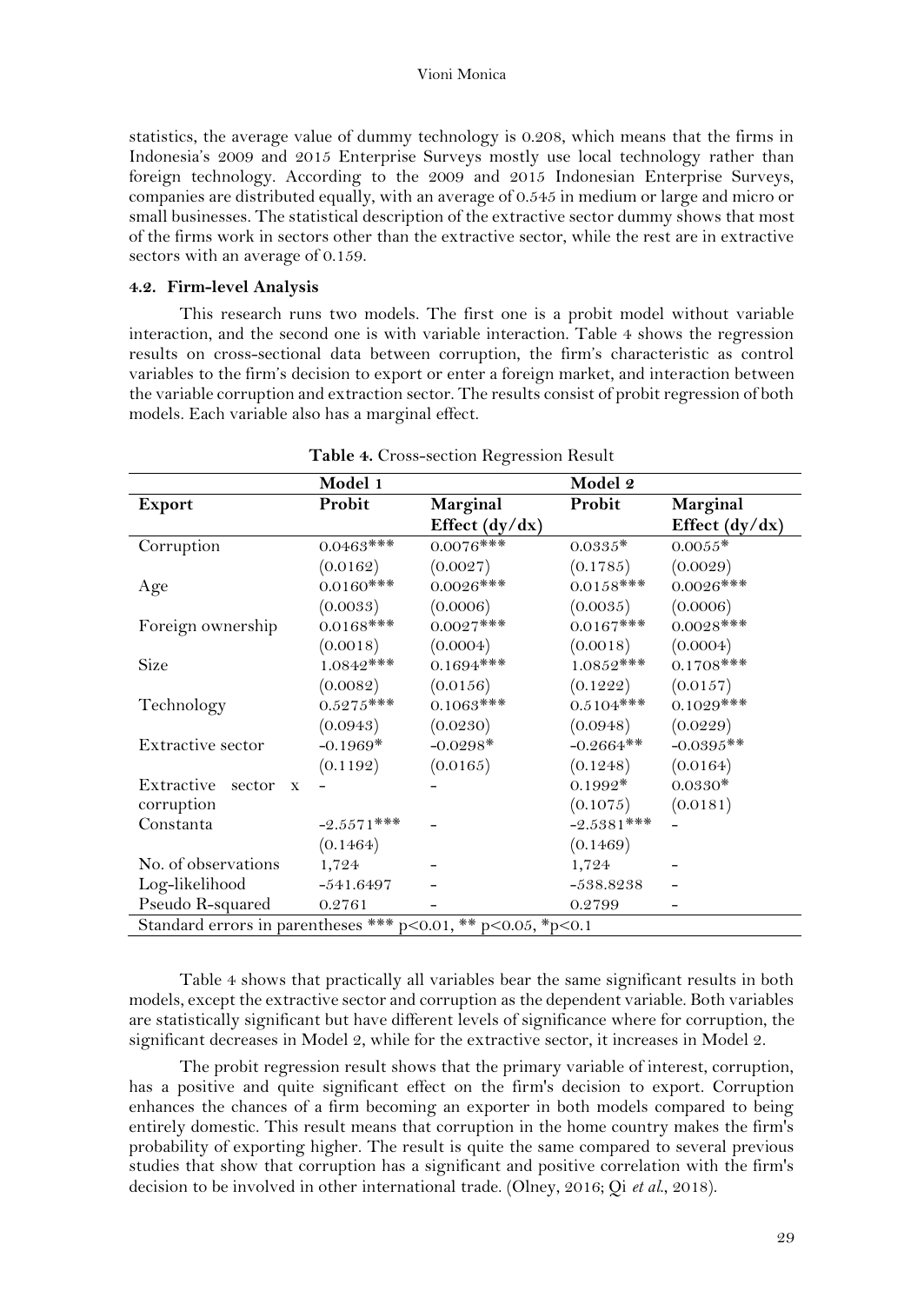Similar to the primary interest variable, the control variables, such as age, the share of foreign ownership, size, and technology, play a significant role in influencing the company's decision to export. Specifically, these variables indicate a positive and significant effect on the firms' decision to enter the foreign market. The regression results in Table 4 suggest that the older the firms, the more they tend to export than younger firms. Exporting firms are also older and owned by a foreign entity, consistent with the previous findings (Krammer *et al*., 2018; Olney, 2016). Firms that decide to export are most likely older enterprises when compared to domestic enterprises. Olney (2016) found that age is directly proportional to the probability of a company becoming an exporter.

Likewise, firms with foreign ownership and foreign technology have a similar result. Companies with a higher percentage of foreign ownership tend to increase the likelihood of these companies exporting. Foreign-owned firms are often more likely to have resources and networks developed by foreign partners, benefiting the new firms' export projects (M. Lee *et al*., 2014). Firms that adopt foreign technology are also more likely to export. In addition, companies with a large scale of business (size) also tend to increase the possibility of export. This result aligns with M. Lee *et al*. (2014), who found that small businesses have a lower export intensity than large businesses.

Furthermore, the extraction sector's dummy indicates an expected result. Statistically, it indicates a negative and weakly significant impact on the firm's decision to export. This finding shows that companies involved in the extraction sector have an increased possibility of selling domestically rather than exporting. The result is partially the same, with an interaction term between the extraction sector and corruption that shows a positive yet weak correlation to a firm's decision to export. The positive coefficient of the interaction variable has a meaning. Although the marginal effect of 3.3% is small, the ratio of export companies is 0.164; therefore, the number is equivalent to 20%. An increase of 3.3% in the probability of export is entirely meaningful in the value of Indonesian exports.

The marginal effects finding will be used to investigate the variables further. The marginal effects of both models, which indicate the magnitude effect of each independent variable on the dependent variables, are also shown in Table 4. From the marginal effect, corruption in the home country might increase the probability of the firm's decision to export as much as 0.76% at a 1% significance level in the first model but only 0.55% at a 10% significance level in the second model. Note that corruption is measured by the percentage of sales used to make informal payments to government officials to deal with export issues.

The firms' experience, reflected by the age variable, shows that an increase in age increases the probability of firms exporting by  $0.26\%$  at a level of 1% significance in both models. The age variable, which has statistically significant impacts on export probability, indicates that older firms are more likely to engage in exporting. This result corresponds with Krammer *et al*. (2018), M. Lee *et al*. (2014), and Olney (2016). Moreover, foreign-owned firms are also more likely to engage in exporting, which is in line with the literature (Krammer *et al*., 2018; M. Lee *et al*., 2014). The result shows that an increase of 1% in the share of foreign ownership will increase the likelihood to export by 0.27% at a 1% significance level in the first model. It increases 0.28% likelihood to export in the second model. Likewise, a 1% increase in the firm size increases the likelihood of the firms exporting by 16.94% in the first model and 17.04% in the second model.

The marginal effect of technology shows that the availability of foreign technology in a firm's business process increases the probability of firms entering the export market by 10.63% and 10.29% in the first and second model, respectively, compared to the former firm that does not use any foreign technology. These results are statistically robust at a significance level of 1%. Unlike technology, the marginal effect of the extraction sector shows that a firm in the extractive sector decreases the likelihood of the firm's decision to export by 2.98%, with a 10% significance in the first model. It decreases by 3.95% in the second model compared to the firm not in the extraction sector. The second result is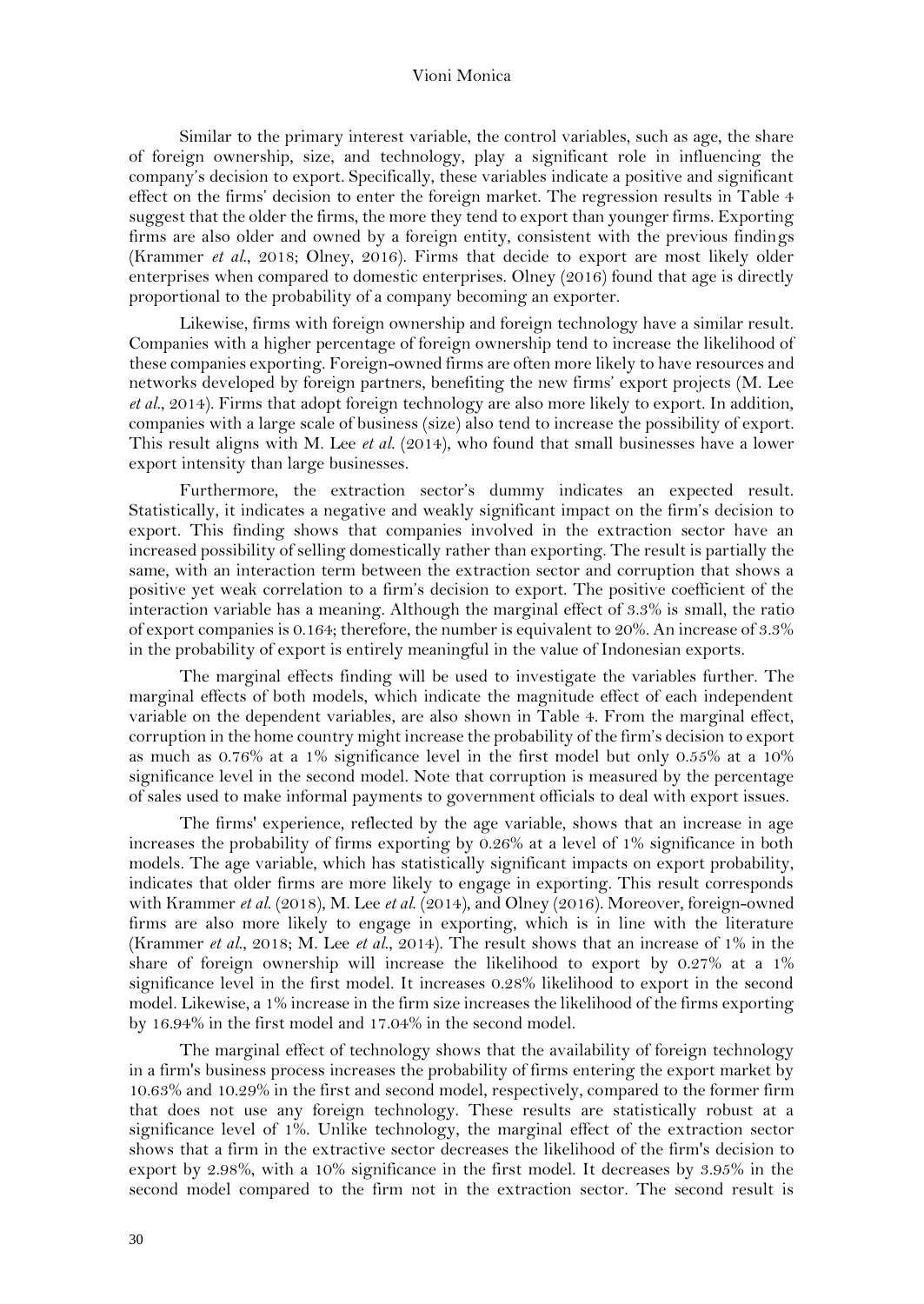statistically strong at a significance level of 5%. Furthermore, the marginal impact of the interaction term shows that the probability of export will increase by as much as 3.30% when the percentage of total sales for informal payment (corruption) increases in the extraction sector.

Panel approaches were also utilized to account for unobserved heterogeneity. Since the data were cross-sectional, this study cannot account for other time-variant variables that may influence a firm's export behavior. The regression results of the panel dataset that consists of data from 900 firms show the correlation between corruption, the firm's characteristics as control variables to the firm's decision to export or enter a foreign market, and the interaction between variable corruption and extraction sector are presented in Table 5.

|                                                                            | <b>Fixed Effect</b> | <b>Random Effect</b> | Odds ratio   | Marginal         |  |
|----------------------------------------------------------------------------|---------------------|----------------------|--------------|------------------|--|
| Export                                                                     |                     |                      |              | Effect $(dy/dx)$ |  |
| Corruption                                                                 | 1.0200              | $0.1541*$            | $1.1666*$    | $0.1541*$        |  |
|                                                                            | (0.7717)            | (0.0864)             | (0.1007)     | (0.0864)         |  |
| Age                                                                        | 0.0169              | $0.0285*$            | $1.0289*$    | $0.0285*$        |  |
|                                                                            | (0.0307)            | (0.0167)             | (0.01722)    | (0.0167)         |  |
| Size                                                                       | 0.2049              | $2.9257***$          | 18.6479***   | $2.9257***$      |  |
|                                                                            | (1.0798)            | (0.6648)             | (12.3962)    | (0.6648)         |  |
| Foreign                                                                    | $0.0666*$           | $0.0555***$          | $1.0571***$  | $0.0555***$      |  |
| ownership                                                                  | (0.0344)            | (0.0120)             | (0.0126)     | (0.0120)         |  |
| Technology                                                                 | 1.1475              | $1.2424$ ***         | $3.4641$ *** | $1.2424***$      |  |
|                                                                            | (0.8458)            | (0.4413)             | (1.5287)     | (0.4413)         |  |
| Extractive sector                                                          | $-1.7443$           | $-0.8170$            | 0.4417       | $-0.8170$        |  |
|                                                                            | (1.9767)            | (0.6467)             | (0.2857)     | (0.6467)         |  |
| Constanta                                                                  |                     | $-6.1835***$         | $0.0021$ *** |                  |  |
|                                                                            |                     | (1.0477)             | (0.0021)     |                  |  |
| No. of                                                                     | 76                  | 590                  | 590          |                  |  |
| observations                                                               |                     |                      |              |                  |  |
| Log-likelihood                                                             | $-15.2322$          | $-271.2708$          | $-200.1461$  |                  |  |
| Standard errors in parentheses *** $p < 0.01$ , ** $p < 0.05$ , *p $< 0.1$ |                     |                      |              |                  |  |

**Table 5.** Panel Data Regression Using Logit Model 1

As shown in Table 5, almost all variables bear the same significant results, except the extractive sector in the random effect method. Those variables are statistically significant but have different significance levels, whereas, for corruption and age, the significance is only 10%. In comparison, the other variables are significant at 1%. This result is quite the same in Model 2, where the interaction variable is inserted in the model. The result (Table 6) shows th*et al*most all variables are statistically significant, except the extractive sector and its interaction with corruption.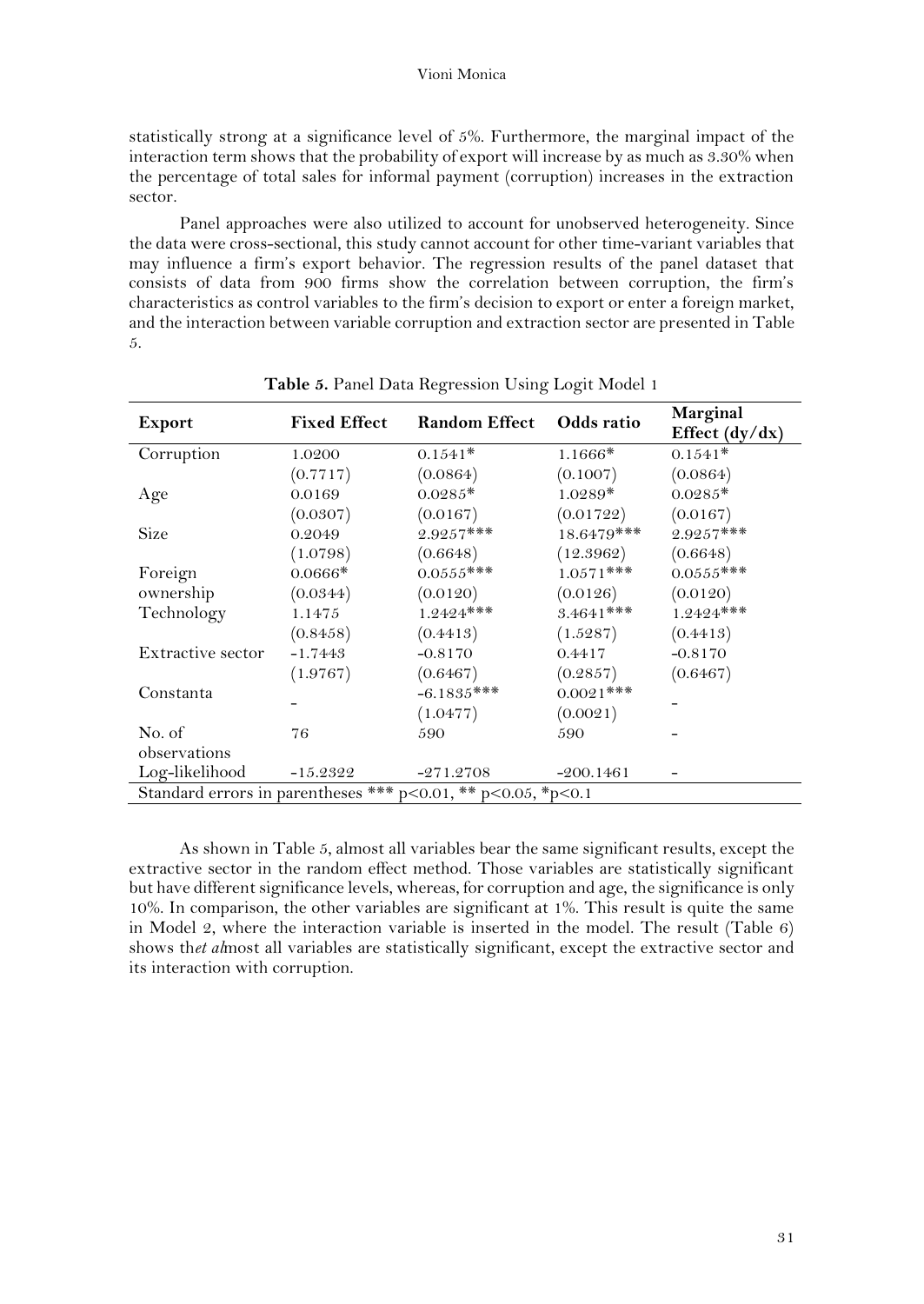| <b>Export</b>                                                         | <b>Fixed Effect</b> | <b>Random Effect</b> | Odds ratio   | Marginal<br>Effect $(dy/dx)$ |  |
|-----------------------------------------------------------------------|---------------------|----------------------|--------------|------------------------------|--|
| Corruption                                                            | 1.0010              | $0.1447*$            | $1.1558*$    | $0.1448*$                    |  |
|                                                                       | (0.7682)            | (0.0866)             | (0.1002)     | (0.0867)                     |  |
| Age                                                                   | 0.0168              | $0.0278*$            | $1.0281*$    | $0.0278*$                    |  |
|                                                                       | (0.0307)            | (0.0167)             | (0.0172)     | (0.0167)                     |  |
| Size                                                                  | 0.2042              | $2.9193$ ***         | $18.5279***$ | $2.9193$ ***                 |  |
|                                                                       | (1.0797)            | (0.6634)             | (12.2927)    | (0.6648)                     |  |
| Foreign ownership                                                     | $0.0651*$           | $0.0555***$          | $1.0571$ *** | $0.0555***$                  |  |
|                                                                       | (0.0355)            | (0.0119)             | (0.0126)     | (0.0119)                     |  |
| Technology                                                            | 1.1570              | $1.1993$ ***         | $3.3177***$  | $1.1993$ ***                 |  |
|                                                                       | (0.8482)            | (0.4416)             | (1.4651)     | (0.4416)                     |  |
| Extractive sector                                                     | $-1.6536$           | $-9.5867$            | 0.3834       | $-0.9587$                    |  |
|                                                                       | (2.0513)            | (0.6854)             | (0.2614)     | (0.6818)                     |  |
| Extractive sector x                                                   | $-12.3505$          | 0.5090               | 1.6636       | 0.5090(0.6855)               |  |
| corruption                                                            | (3553.96)           | (0.6854)             | (1.1403)     |                              |  |
| Constanta                                                             |                     | $-6.1327***$         | $0.0021$ *** |                              |  |
|                                                                       |                     | (1.0429)             | (0.0023)     |                              |  |
| No. of observations                                                   | 76                  | 590                  | 590          |                              |  |
| Log-likelihood                                                        | $-15.2158$          | $-199.8393$          | -199.8393    |                              |  |
| Standard errors in parentheses *** $p<0.01$ , ** $p<0.05$ , * $p<0.1$ |                     |                      |              |                              |  |

**Table 6.** Panel Data Regression Using Logit Model 2

The odd ratio and marginal effect, values for each variable, show similar results. From the marginal effect, corruption in the home country might increase the probability of the firm's decision to export as much as 15.41% at a 10% significance level in the first model but only 14.46% at a 10% significance level in the second model. The same result is shown by the odds ratio value, which shows a value of 1.15, which signifies that a one-time increase in corruption will increase exports by 1.15 times.

The firms' experience, reflected by the age variable, shows that an increase in age increases the probability of firms exporting by 2.85% and 2.76% at a level of 10% significance in both models, respectively. Moreover, foreign-owned firms are also more likely to engage in exporting, which is in line with the literature (Krammer *et al*., 2018; M. Lee *et al*., 2014). The result shows that an increase of 1% share of foreign ownership will increase the likelihood of export by 5.55% at a 1% significance level in both models. Likewise, a 1% increase in the firm size increases the likelihood of the firms exporting by 292.57% in the first model and 291.93% in the second model.

The marginal effect of technology shows that the availability of foreign technology in a firm's business process increases the probability of entering the export market by 124.24% and 119.93% in the first and second model, respectively, compared to the firm not using any foreign technology. These results are statistically robust at a significance level of 1%. Unlike technology, the marginal effect of the extraction sector shows that a firm in the extractive sector decreases the likelihood of the firm's decision to export by 81.70% in the first model and by 95.87% in the second model, compared to the firm which is not in the extraction sector. However, these results are not statistically significant.

Furthermore, the marginal impact of the interaction term shows that the probability of export will increase as much as 50.90% when the percentage of total sales for informal payment (corruption) increases in the extractive sector industry. All these results imply that the variable that most influences the company's decision to export is the size of the company. The larger its size, the more likely it is for the company to expand its market internationally.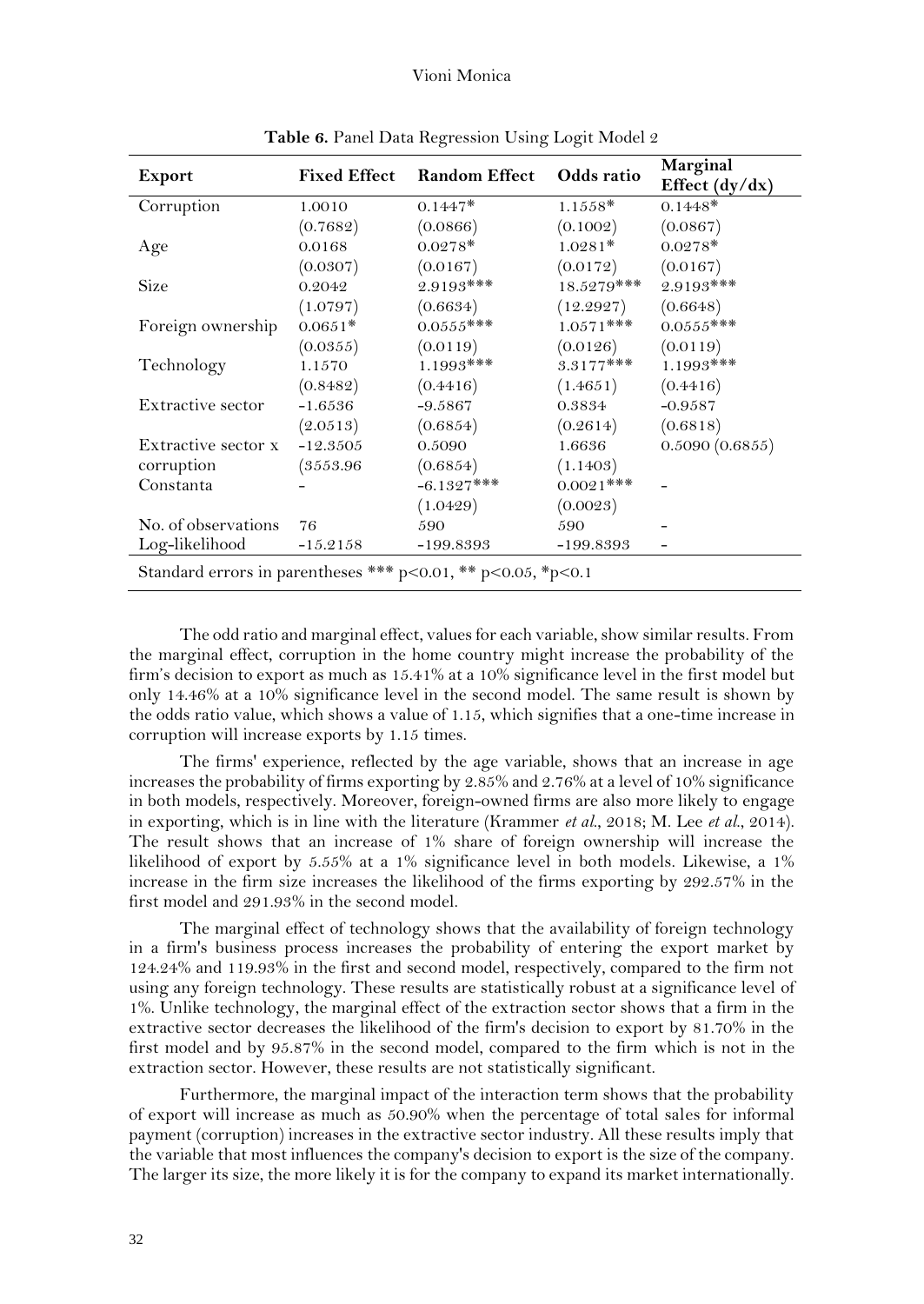#### **4.3. Discussion**

The findings on corruption are in line with some of the previous literature. The regression results on both cross-section and panel datasets are consistent and reveal a similar result for both models. From the regression results, corruption positively affects the firm's decision to export. Corruption also has a significant positive impact on the firm's decision to export when the firms in the extractive sector encounter it. Businesses may decide to export because corruption makes it easier to access international markets. Bribes against government companies may make it easier for employers to access export licenses or permits, as indicated in research by Olney (2016), resulting in increased exports.

It is still debatable if corruption has a grease effect on the economy. Based on this research, corruption has a grease effect in Indonesia that increases the export probability, but the effect is not too significant. The findings of this study indicate that the effect of corruption on companies' export decisions is not too significant, as indicated by the value of the marginal effect. This finding is probably due to the level of corruption in Indonesia, which is currently in the middle range of the Corruption Index. This value shows that corruption in Indonesia is not too severe, but it cannot be denied that corrupt behavior still exists in the government. That is why corruption is correlated with export decisions but to a lesser extent.

Although corruption plays a role in the export decisions of companies, these decisions are primarily determined by the characteristics of the companies themselves. For example, large companies tend to be more efficient in the production process, so their production exceeds the domestic demands. As a result, they need to enter the international market to market their products which the local market can no longer absorb. As Melitz (2003) suggested, more efficient organizations will capture and relocate their resources to improve their competitiveness in overseas markets.

## **V. Conclusion and Recommendation**

This paper develops a model that predicts how corruption influences a company's choice to enter the export market. The impact of corruption on a firm's decision to export is investigated using probit regression in cross-section and logit regression in panel data analysis. The theoretical framework generates several specific and testable predictions in general.

The model's hypotheses are tested using a unique and extensive dataset covering over 2700 companies in Indonesia in 2009 and 2015. The empirical study confirms the model's predictions. This research discovered that firms are more likely to become exporters if they perceive higher levels of corruption in their home country. The intensity of their exporting operations is related to business characteristics, such as age, size, foreign ownership, and access to foreign technologies. This study also finds that businesses in the extractive sector tend to lower the likelihood of companies deciding to export. However, this changed when the extractive business was accompanied by corruption.

Exporting to overseas markets necessitates compliance with specific regulatory requirements, including transportation arrangements, export documentation assembly, duty settlement, inspections, and clearance. Even though these regulations are relatively specific and more anticipated, bribes are frequently used to ensure that these processes are completed regularly or quicker than usual.

Based on the analysis result, it is known that the incidence of corruption (especially bribery) in Indonesia increases the possibility of companies exporting. This finding indicates that companies get certain conveniences to export, such as the ease of obtaining export licenses and permits, by giving a certain amount of money to government employees. Therefore, this has implications for the export policy imposed by the government. First, the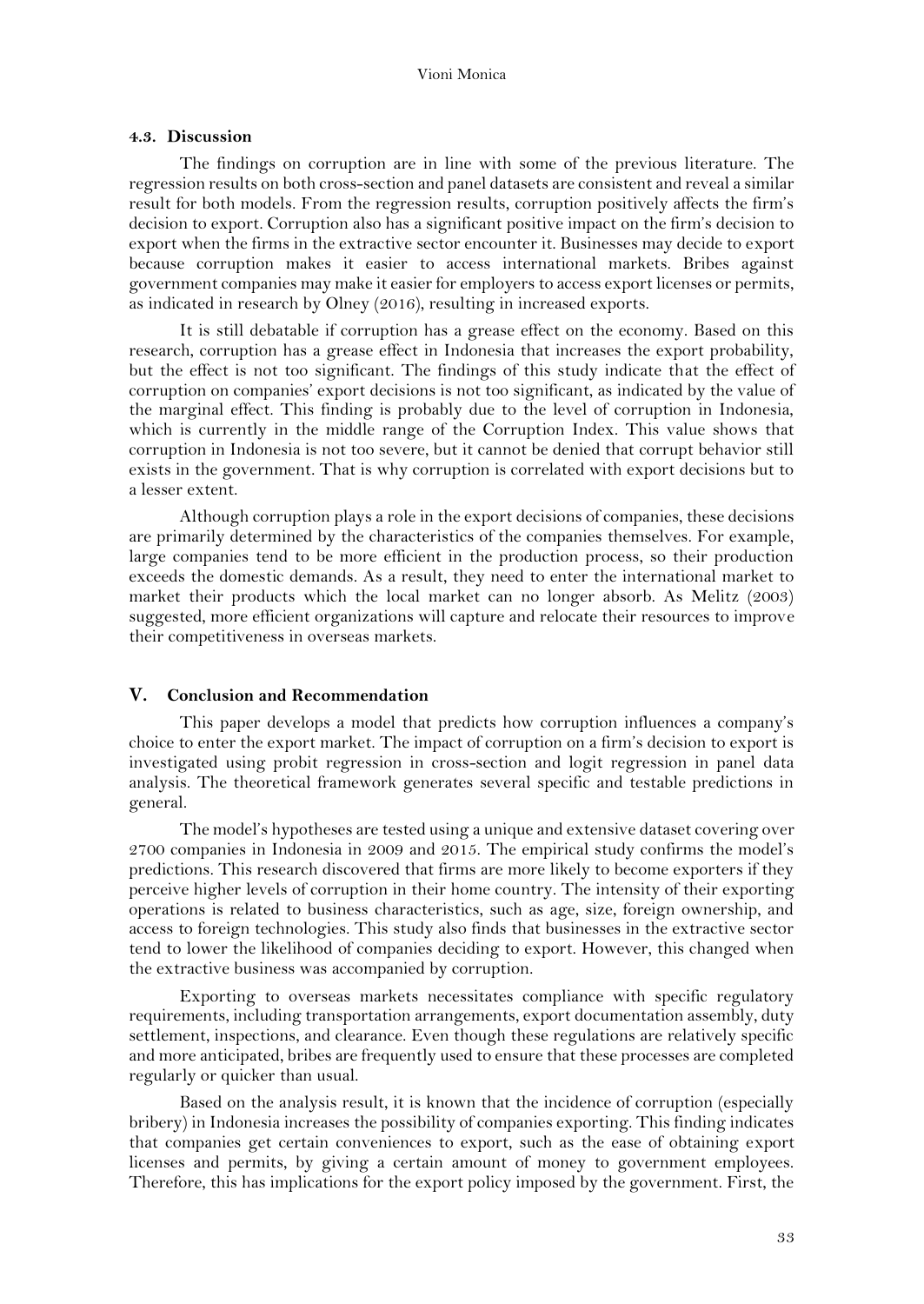government should consider reducing the requirements or completeness of documents for export purposes. It can become one of the possibilities where corruption occurs (during the processing of export documents). The government should be able to increase the ease for entrepreneurs to export by not requiring too many documents and complicated requirements.

In addition, the government needs to be more careful in drafting regulations related to exports so that there are no articles that open opportunities for corruption. Suppose there are inaccuracies or loopholes in preparing these regulations. In that case, it will be an opportunity for mischievous government employees to ask for several benefits from entrepreneurs trying to export by promising export convenience. The government should also supervise the existing export policies and check whether they are appropriately implemented or not.

Overall, this paper made two significant contributions. First, this study analyzes the business sector in general. It looks at the condition of the extractive sector in terms of exports concerning corruption, considering that the extractive sector involves many licenses that can foster corruption. Second, this study also analyzes the data on a panel basis for the 2009 and 2015 surveys. In general, previous studies only analyzed cross-sectional data. It is hoped that the findings would be helpful to better describe the actual conditions by observing panel data.

Despite these contributions, this research has a few notable limitations. First, this research solely uses a single-country context (Indonesia), which dramatically limits the generalization of its outcomes. Second, the analysis related to the extractive sector is limited to a sample of companies in the Enterprise Survey whose business activities are only indirectly related to the extractive sector because most of the companies in the survey are manufacturing companies. Lastly, the panel data regression only consists of two years (2009 and 2015), so it may not optimally capture any dynamic effects of the relationship between corruption and export.

## **Acknowledgements**

The writer would like to express deep and sincere gratitude to Economic Policy and Planning program professors at the National Institute for Policy Studies (GRIPS) Japan (Prof. Toshihiro Kudo, Prof. Wahyu Setiawan, Prof. Motoko Kawano, and Prof. Yonosuke Hara). Their continuous support, guidance, and valuable suggestions helped her complete this research. Furthermore, her gratitude also goes toward professors at Universitas Indonesia, who guided her in preparing the proposal for this research. Last but not least, the writer would like to extend her special thanks to the Ministry of National Development Planning (BAPPENAS) for providing her with the opportunity to pursue higher education and do this research.

## **References**

- Albaum, G., & Duer, E. (2011). *International marketing and export management* (Seventh Ed). Pearson.
- Athanasouli, D., & Goujard, A. (2015). Corruption and management practices: Firm-level evidence. *Journal of Comparative Economics*, *43*(4), 1014–1034. https://doi.org/10.1016/j.jce.2015.03.002
- Bernard, A. B., Bradford Jensen, J., Redding, S. J., & Schott, P. K. (2007). Firms in international trade. *Journal of Economic Perspectives*, *21*(3), 105–130. https://doi.org/10.1257/jep.21.3.105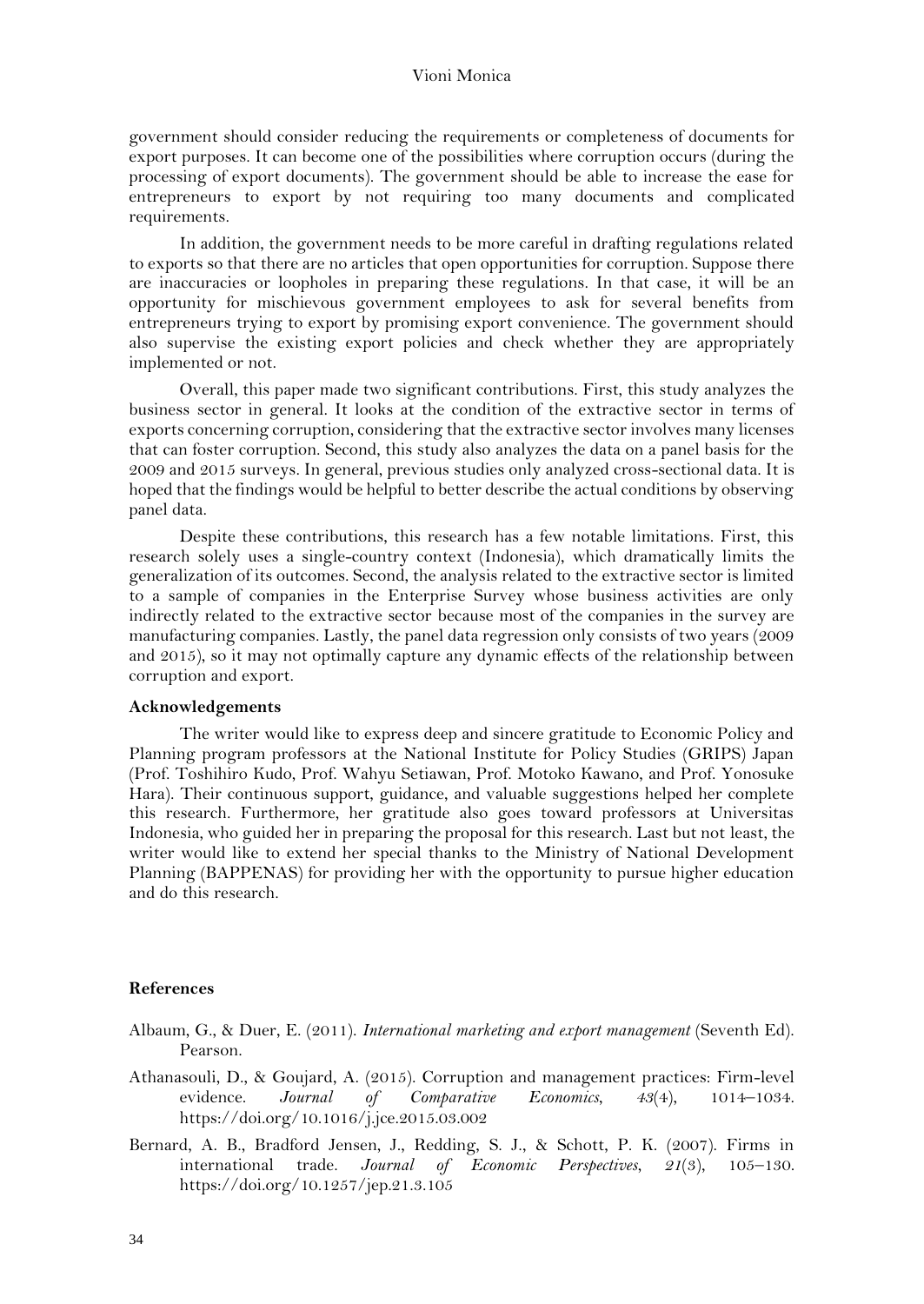- Blackburn, K., Bose, N., & Emranul Haque, M. (2005). The incidence and persistence of corruption in economic development. *Journal of Economic Dynamics and Control*, *30*(12), 2447–2467. https://doi.org/10.1016/j.jedc.2005.07.007
- Cuervo-Cazurra, A. (2016). Corruption in international business. *Journal of World Business*, *51*(1), 35–49. https://doi.org/10.1016/j.jwb.2015.08.015
- Cuervo-Cazurra, A., & Dau, L. A. (2009). Structural reform and firm exports. *Management International Review*, *49*(4), 479–507. https://doi.org/10.1007/s11575-009-0005-8
- Doh, J. P., Rodriguez, P., Uhlenbruck, K., Collins, J., Eden, L., & Shekshnia, S. (2003). Coping with corruption in foreign markets. *Academy of Management Executive*, *17*(3), 114–129. https://doi.org/10.5465/ame.2003.10954775
- Hosny, A. (2017). Political Stability, Firm Characteristics, and Performance: Evidence from 6,083 Private Firms in the Middle East. *Review of Middle East Economics and Finance*, *13*(1), 21. https://doi.org/10.1515/rmeef-2017-0005
- Kato, A., & Sato, T. (2015). Greasing the wheels? The effect of corruption in regulated manufacturing sectors of India. *Canadian Journal of Development Studies*, *36*(4), 459– 483. https://doi.org/10.1080/02255189.2015.1026312
- Kenny, P., & Warburton, E. (2021). *Paying bribes in Indonesia : A survey of business corruption*. https://www.newmandala.org/wp-content/uploads/2021/01/Paying-bribes-in-Indonesia\_formatted.pdf
- KPK. (2019). *Laporan Tahunan KPK Tahun 2019*. https://www.kpk.go.id/images/pdf/Laporan-Tahunan-KPK-2019-Bahasa.pdf
- Krammer, S. M. S., Strange, R., & Lashitew, A. (2018). The export performance of emerging economy firms: The influence of firm capabilities and institutional environments. *International Business Review*, *27*(1), 218–230. https://doi.org/10.1016/j.ibusrev.2017.07.003
- Lee, M., Yin, X., Lee, S., Weng, D. H. ., & Peng, M. (2014). The impact of home country institutions on new venture export: examining new ventures in transition economies. *International Entrepreneurship and Management Journal*, *11*(4), 823–848. https://doi.org/10.1007/s11365-014-0316-5
- Lee, S. H., & Weng, D. H. (2013). Does bribery in the home country promote or dampen firm exports? *Strategic Management Journal*, *1487*(34), 1472–1487. https://doi.org/10.1002/smj
- Mauro, P. (1995). Corruption and Growth. *The Quarterly Journal of Economics*, *110*(3), 681– 712. http://www.jstor.org/stable/2946696
- Melitz, M. J. (2003). The impact of trade on intra-industry reallocations and aggregate industry productivity. *Econometrica*, *71*(6), 1695–1725. https://doi.org/10.1111/1468-0262.00467
- Olney, W. W. (2016). Impact of corruption on firm-level export decisions. *Economic Inquiry*, *54*(2), 1105–1127. https://doi.org/10.1111/ecin.12257
- Qi, G., Zou, H., Xie, X., Meng, X., Fan, T., & Cao, Y. (2018). Obedience or escape: Examining the contingency influences of corruption on firm exports. *Journal of Business Research*, *106*(July), 261–272. https://doi.org/10.1016/j.jbusres.2018.09.004
- Shleifer, A., & Vishny, R. W. (1993). Corruption. *Quarterly Journal of Economics*, *108*(3), 599– 617. https://doi.org/10.2307/2118402
- Singh, D. A. (2009). Export performance of emerging market firms. *International Business Review*, *18*(4), 321–330.<https://doi.org/10.1016/j.ibusrev.2009.03.002>